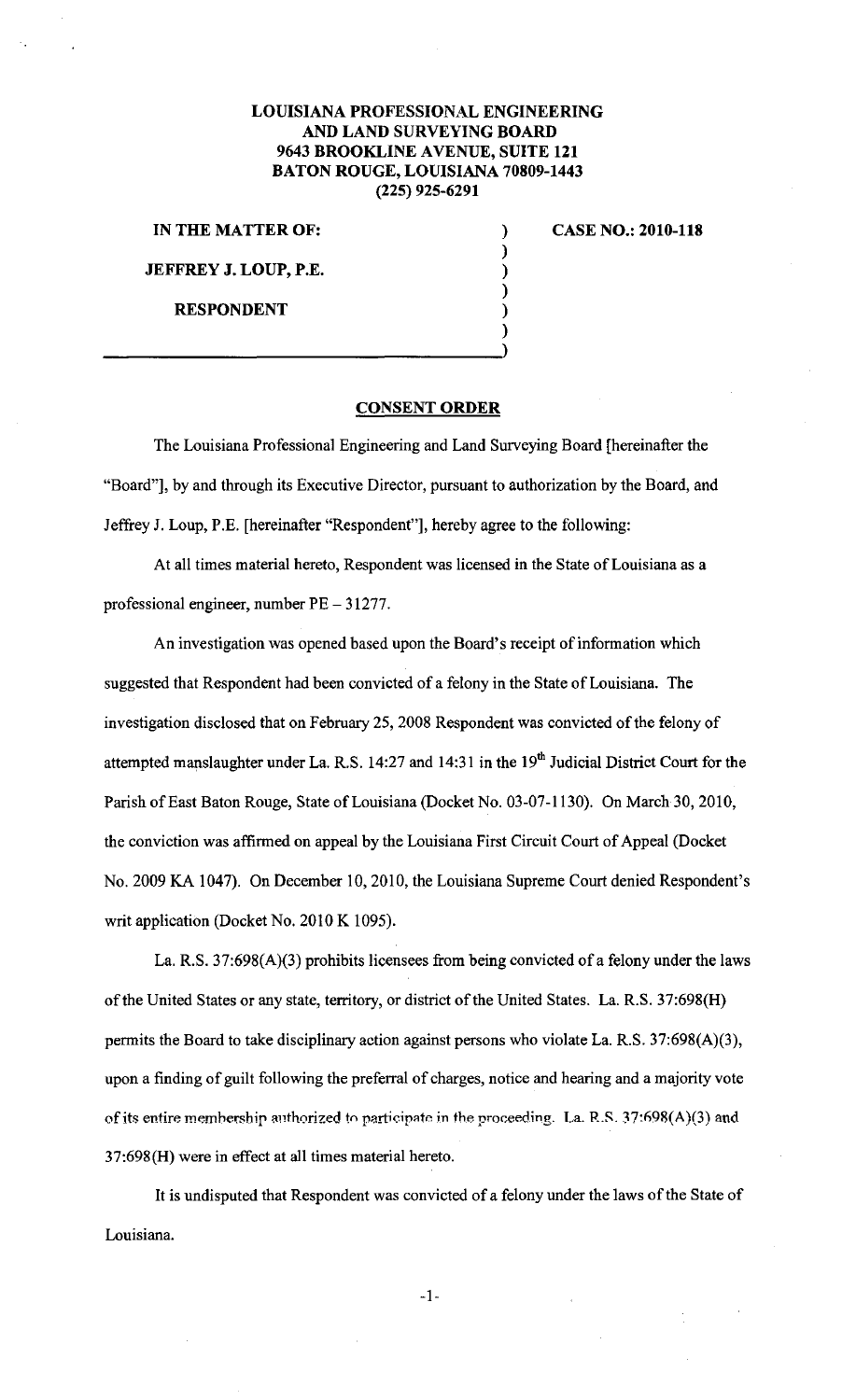By letter dated March 24, 2011, the Board gave notice to Respondent that it was considering the preferral of charges against Respondent on the grounds that he may have violated La. R.S. 37:698(A)(3), relative to being convicted of a felony under the laws of the United States or any state, territory, or district of the United States.

Wishing to dispense with the need for finther disciplinary action and to conclude the instant proceeding without further delay and expense, for the purpose of this proceeding only, Respondent and the Board do hereby enter into this Consent Order, in which Respondent of his own free will consents to the issuance of a Consent Order by the Board, wherein Respondent agrees to (a) the suspension of his Louisiana professional engineer license for a period of one (I) year [hereinafter "Suspension Period"], (b) pay administrative costs of one thousand four  $#2024.85$   $h^{1/2}$   $4m$   $\sigma$ n hundred eighty-six and 58/100 (\$1,486.58) dollars, (c) successfully complete the Board's online Louisiana Laws and Rules Quiz, (d) successfully complete the Board's online Louisiana Professionalism and Ethics Quiz, (e) submit to the Board updated violence risk assessments of Respondent performed by Robert D. Davis, Ph.D., M.P. at the five-month and ten-month intervals during the Suspension Period, (f) pay a fine of two thousand (\$2,000.00) dollars and the suspension of Respondent's Louisiana professional engineer license for an additional one (I) year period [hereinafter "Additional Suspension Period"] if either of the updated violence risk assessments performed during the Suspension Period shows Respondent's risk for violence perpetration to be higher than Dr. Davis' September 27, 2011 assessment, (g) submit to the Board updated violence risk assessments of Respondent performed by Dr. Robert D. Davis, Ph.D., M.P. at the five-month and ten-month intervals during any Additional Suspension Period, (h) the revocation of Respondent's Louisiana professional engineer license if either of the updated violence risk assessments performed during any Additional Suspension Period shows Respondent's risk for violence perpetration to be higher than Dr. Davis' September 27, 2011 assessment and (i) the publishing of this Consent Order on the Board's website and a summary of this matter in the Board's official journal, the Louisiana Engineer and Surveyor Journal, and the reporting of this matter to the National Council of Examiners for Engineering and Surveying (NCEES), identifying Respondent by name.

Respondent admits to violations of the referenced laws and/or rules regarding being convicted of a felony under the laws of the United States or any state, territory, or district of the

-2-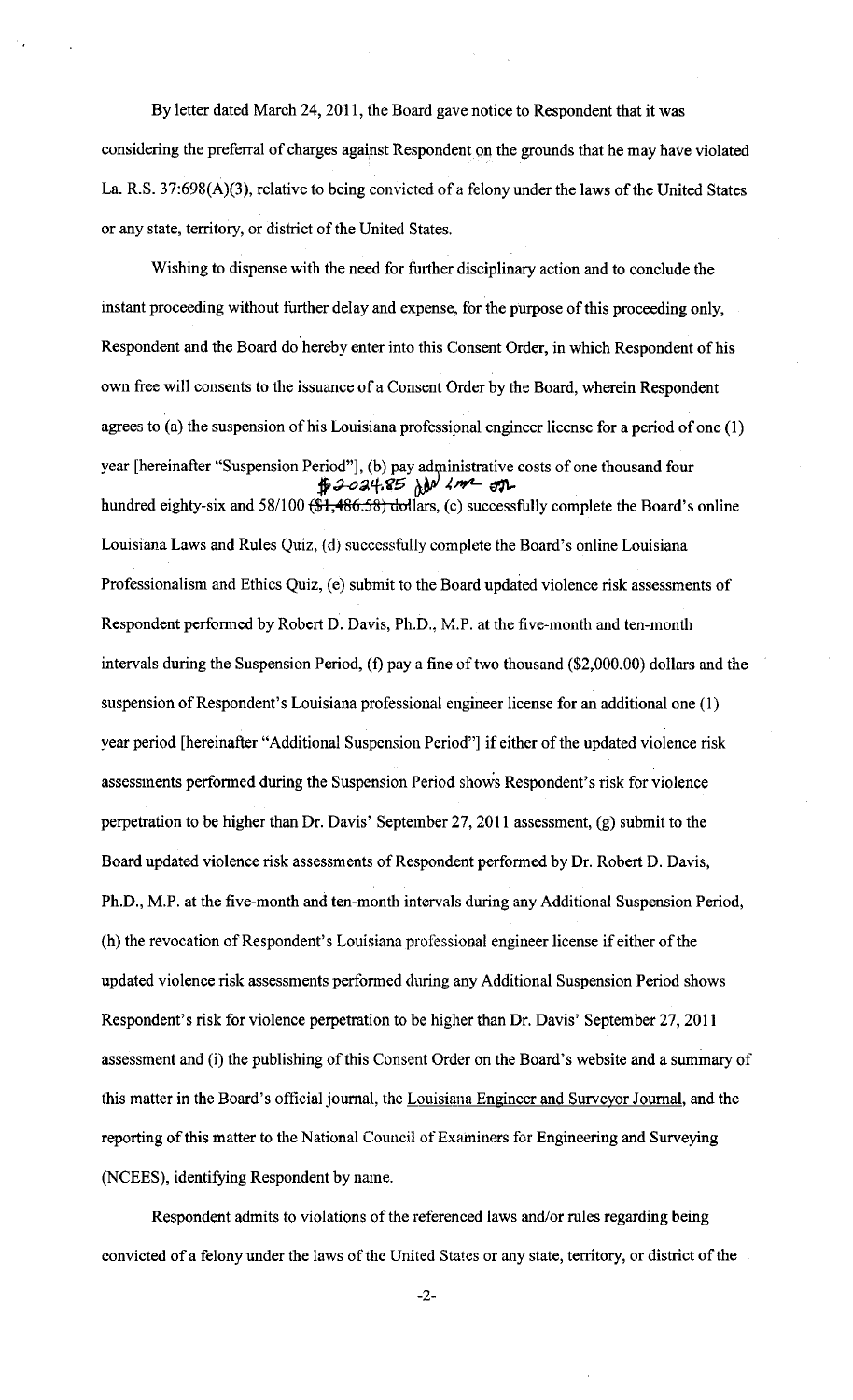United States. Respondent acknowledges awareness of said laws and/or rules and states that he will comply with all applicable laws and rules henceforth. Respondent has been advised of his right to be represented by counsel before the Board and/or to appear at any hearing personally or by counsel and present witnesses and evidence in his own behalf, and he hereby waives this right and his right to appeal; and he states affirmatively that he has been afforded all administrative remedies due him under the law.

Therefore, in consideration of the foregoing and by signing this Consent Order, Respondent does hereby waive his right to a hearing before the Board, to the presenting of evidence and witnesses in his behalf, to Findings of Fact and Conclusions of Law in this case, and to judicial review of this Consent Order.

Respondent hereby represents (a) that he fully understands the meaning and intent of this Consent Order, including but not limited to its final and binding effect, (b) that he has voluntarily entered into this Consent Order and that no other promise or agreement of any kind has been made to or with him by any person whatsoever to cause the execution of this instrument and (c) that the sanctions set forth in this Consent Order do not prevent the Board from taking further disciplinary or enforcement action against Respondent on matters not specifically addressed in this Consent Order.

WHEREFORE, the Louisiana Professional Engineering and Land Surveying Board and Respondent agree that:

1. Respondent's Louisiana professional engineer license, number PE-31277, shall be suspended for a period of one (I) year from the effective date of this Consent Order; and

2. Respondent shall pay administrative costs of one thousand four hundred eighty-*4/.:u>* :1 tf, ~li ()).p) I, 11<1'1--' ~ six and  $58/100$  (\$1,486.58) dollars, which shall be tendered to the Board by certified check payable to the Board, due upon the signing of this Consent Order; and

3. Respondent shall successfully complete the Board's online Louisiana Professionalism and Ethics Quiz with a score of 90% or higher and return it to the Board within sixty (60) days of the effective date of this Consent Order; and

4. Respondent shall successfully complete the Board's online Louisiana Laws and Rules Quiz with a score of 90% or higher and return it to the Board within sixty (60) days of the effective date of this Consent Order; and

-3-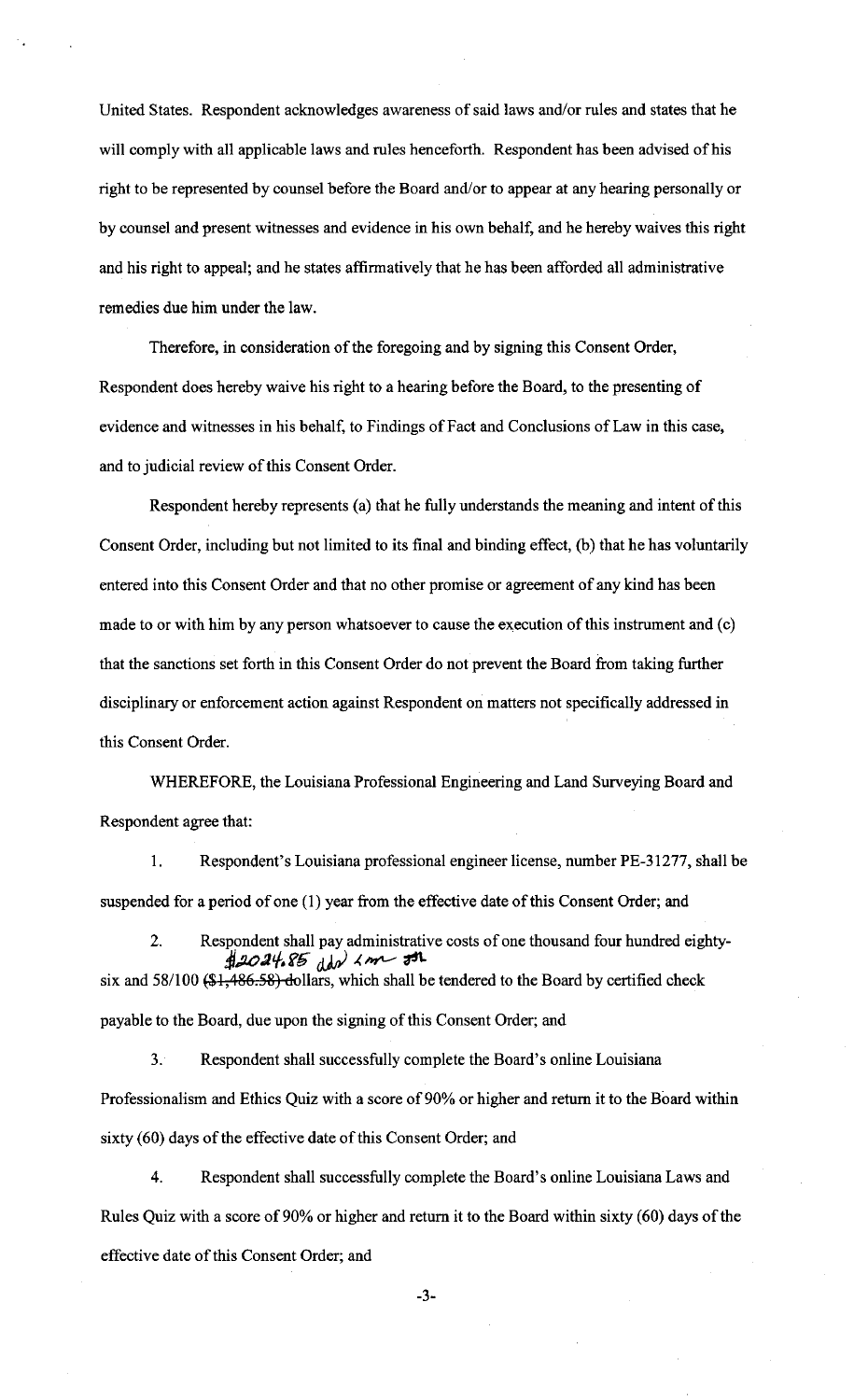5. Respondent shall, at his own expense, submit to the Board updated violence risk assessments of Respondent performed by Dr. Robert D. Davis, Ph.D., M.P. at the five-month and ten-month intervals during the Suspension Period; and

6. If either of the updated violence risk assessments performed during the Suspension Period shows Respondent's risk for violence perpetration to be higher than Dr. Davis' September 27, 2011 assessment, then (a) Respondent shall immediately pay a fine of two thousand (\$2,000.00) dollars, which shall be tendered to the Board by certified check payable to the Board, (b) Respondent's Louisiana professional engineer license, number PE-31277, shall be suspended for an additional period of one (1) year from the end of the Suspension Period and (c) Respondent shall, at his own expense, submit to the Board updated violence risk assessments of Respondent performed by Dr. Robert D. Davis, Ph.D., M.P. at the five-month and ten-month intervals during the Additional Suspension Period; and

7. If either of the updated violence risk assessments performed during any Additional Suspension Period shows Respondent's risk for violence perpetration to be higher than Dr. Davis' September 27,2011 assessment, then (a) Respondent's Louisiana professional engineer license, number PE-3127, shall be automatically and immediately revoked, (b) Respondent shall immediately and forever cease and desist the practicing of and/or offering to practice engineering in Louisiana and (c) Respondent shall immediately return to the Board his Louisiana certificate of professional engineering licensure and professional engineering seal; and

8. This Consent Order shall be published on the Board's website and a summary of this matter shall be printed in the official journal of the Board, the Louisiana Engineer and Surveyor Journal, and reported to the National Council of Examiners for Engineering and Surveying (NCEES), identifying Respondent by name; and

9. This Consent Order shall not become effective unless and until it is accepted and signed by and on behalf of the Board. Should the Board not accept and sign this Consent Order, it is agreed that presentation of this matter to the Board shall not prejudice the Board or any of its members from further participation, consideration, or resolution of any further proceedings herein.

-4-